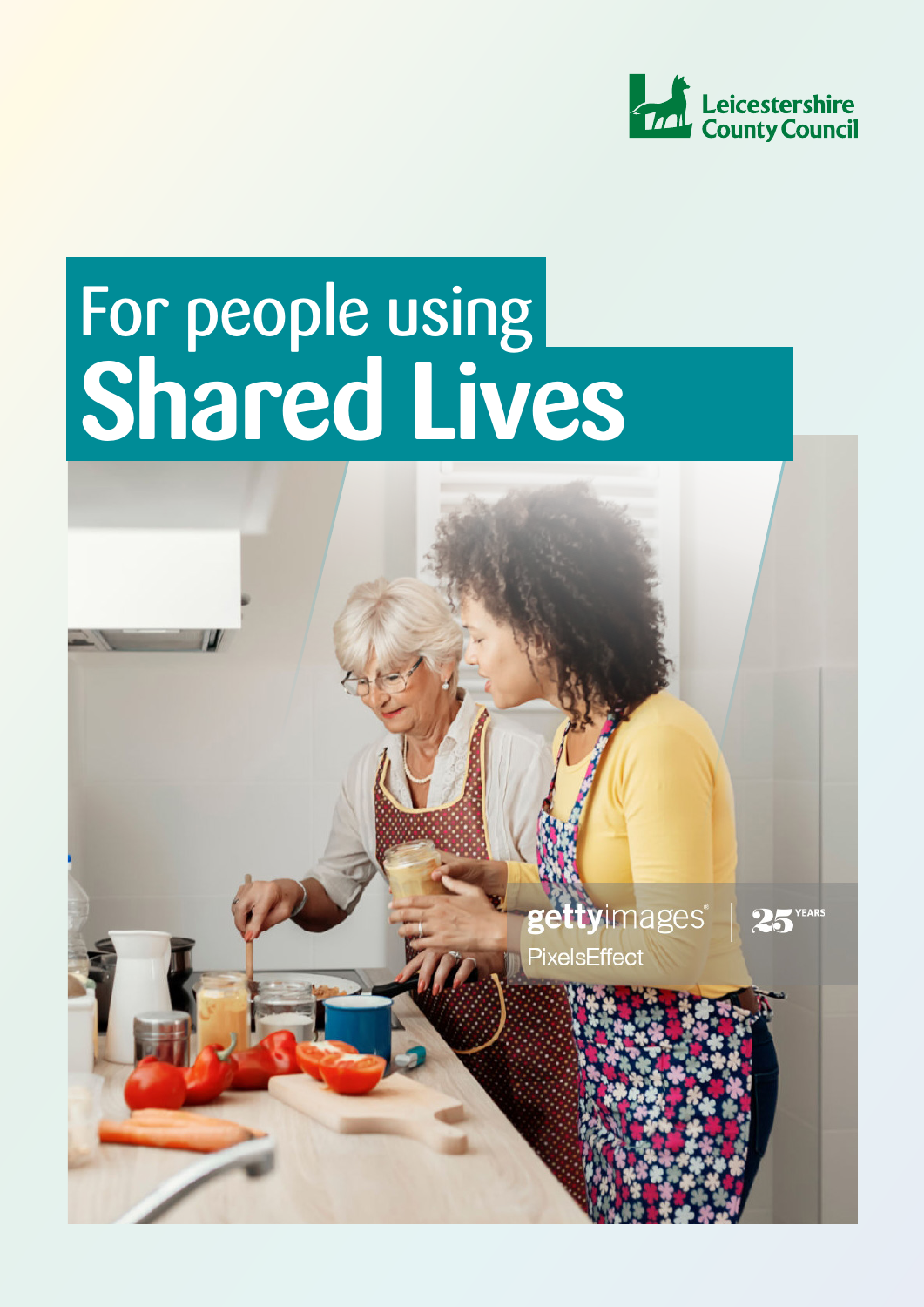### What is Shared Lives?

Shared Lives is where you can go and stay for a few hours, or overnight, or for a holiday, or you can live long term with a Carer and their family in their home.

#### Who uses Shared Lives?

Shared Lives is used by adults aged 18 and over and provides care and support for people with learning disabilities, young vulnerable adults, those with mental health issues, physical disabilities, older people over 65, individuals who have been discharged from hospital.

#### What are Shared Lives Carers like?

We have Carers of all ages. Some are single, some are married with children, some are married but have no children, some are young adults, some are grandparents, some people work, some are full time at home. But all Shared Lives Carers are nice, caring people who are fully trained, experienced, approved and regulated Carers.

#### Can I decide where in Leicestershire I want to stay?

Yes, you could say if you wanted to stay in the same area as your family and friends live, or in the same area as you go to college in. We would try our very best to find you a home in the area you wanted, or if we couldn't, then we would offer you a home in the area nearest to where you wanted to stay, but you will be the one that makes the decision.

#### Can I meet the Carer first before I decide whether I want to stay there or not?

Yes, you and your family and the people helping you from social care would have a 'matching meeting' with the Carer first where you would meet them and look around their house and see where your bedroom would be. You can even have a few trial stays-first before you agreed to stay overnight, or to stay long term, if you wanted to.



#### Would I get my own bedroom?

Yes, you will get your own bedroom to sleep in at the Shared Lives Carer's house. If you needed a downstairs bedroom, then we would try our best to find you one.

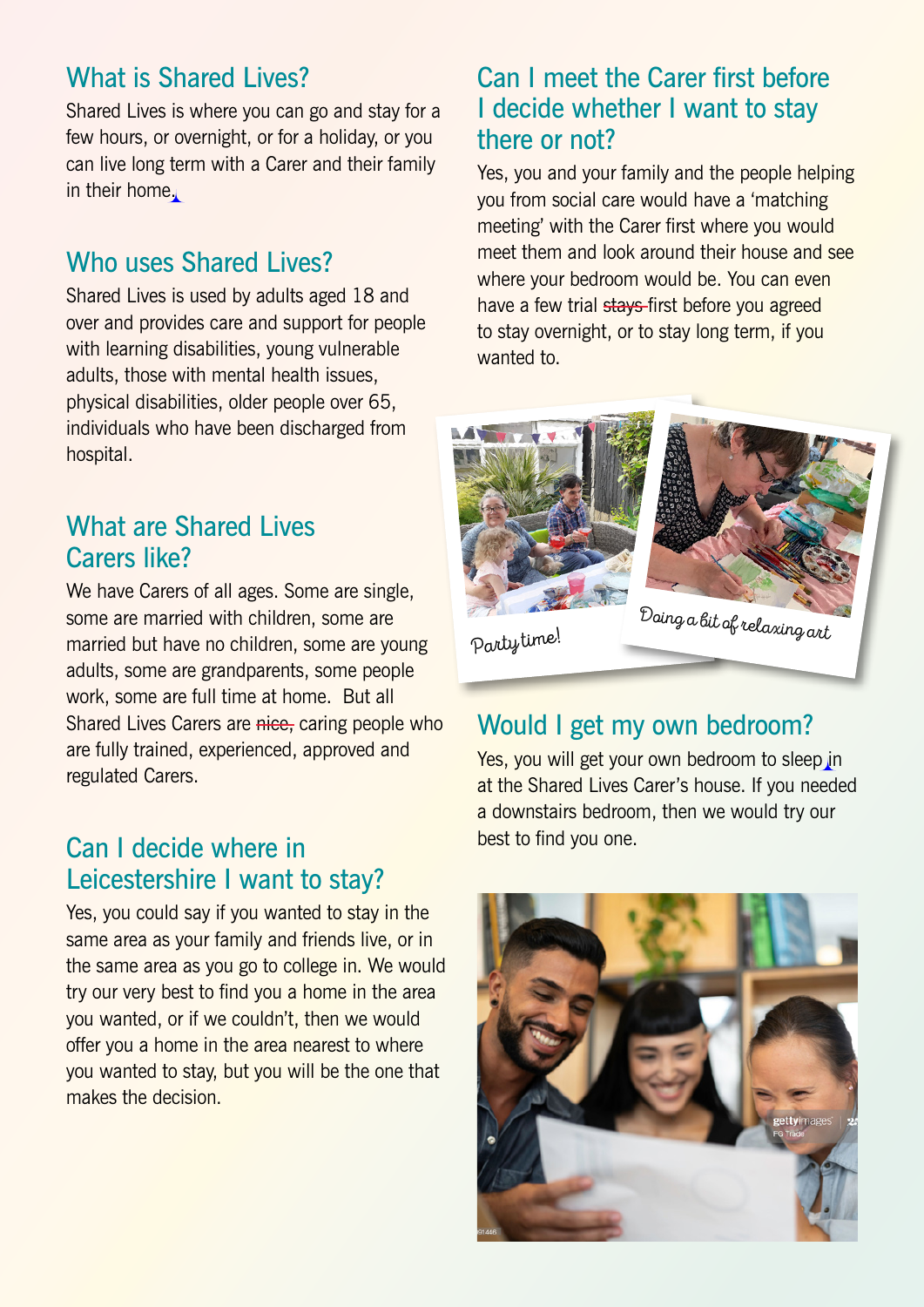#### Would my Shared Lives Carer help me with my personal care?

Yes, if you need help with washing and dressing, toileting, brushing your teeth, doing your hair, moving around, or help with taking any medicines, then your Shared Lives Carer will have been trained to help you with these daily jobs, and they would be kind and sensitive in helping you with them. Or you might just need someone to remind you to do your own daily care tasks by yourself each day.

#### Would I be able to bring my own clothes, TV and music?

Yes, you can bring some of your own clothes, toiletries, possessions, TV, stereo, music and films with you to your Shared Lives Carer's home. But if the Carer already has a TV, music and computer there, then you may be allowed to use theirs, instead of bringing your own. The Carer will provide you with a bed, furniture, curtains, bedding and towels.

#### Would I be able to use the telephone and internet?

You can ask the Shared Lives Carer if you could use their telephone and computer/ internet. Some Carers would let you make short local phone calls for free, but if you wanted to make long phone calls, or call long distance, then they might ask for some money towards the costs. Also, if you wanted to use the internet then many Carers would let you, for short periods of time, if it was an appropriate / safe website, but if you wanted to spend a long time on the internet then they might ask you for some money towards the costs. Any of these details would be included in the contract that you sign with the Carer.





#### Would I be able to eat my favourite foods?

You could tell your Carer what your favourite foods are and they could try and provide you with some of the meals that you like. But our Carers do also need to give you a healthy and balanced diet and cannot buy really expensive foods all of the time. You can talk about any of this with your Carer, either in advance, or during your stay.

#### Would I be able to do the activities that I wanted to do each day?

You could tell your Carer what your favourite things to do are, and they can see if it is possible to do these things. If you wanted to go to the cinema or swimming or out for a meal etc. then you would be expected to pay for your own meals and drinks and admission fees yourself, out of your own money/benefits. If you normally go to a day centre then it may not always be possible to go there whilst you are having a holiday with your Shared Lives Carer, due to the travel costs, or the distance involved.